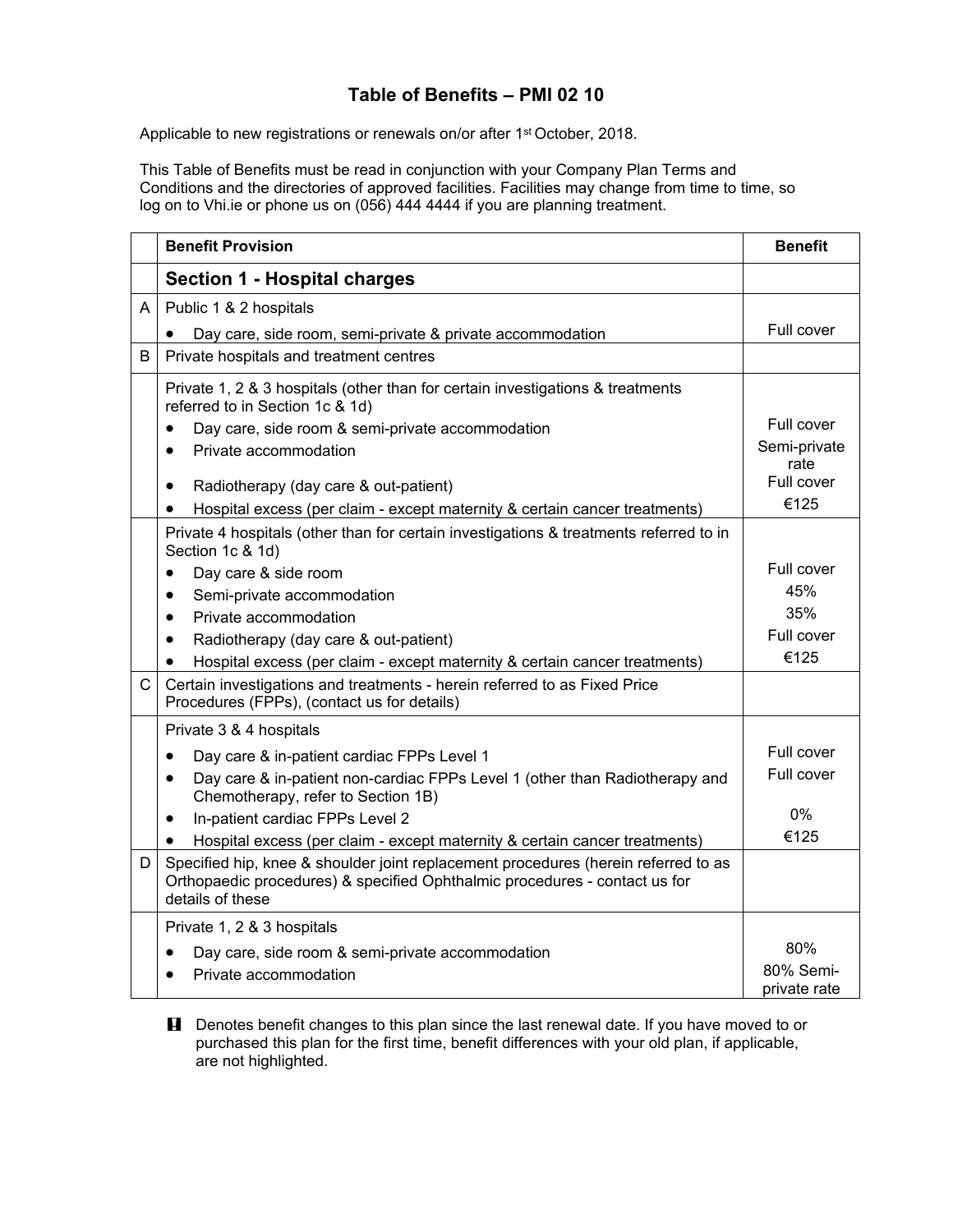|   | Hospital excess (per claim)<br>$\bullet$                                                   | €125                 |
|---|--------------------------------------------------------------------------------------------|----------------------|
|   | Private 4 hospitals                                                                        |                      |
|   | Day care & side room                                                                       | 80%                  |
|   | Semi-private accommodation                                                                 | 45%                  |
|   | Private accommodation                                                                      | 35%                  |
|   | Hospital excess (per claim)                                                                | €125                 |
|   | When carried out as a Fixed Price Procedure (contact us for details)                       |                      |
|   | Private 3 & 4 hospitals                                                                    | 80%                  |
|   | Hospital excess (per claim)                                                                | €125                 |
|   | Section 2 - Consultants' fees/GP procedures                                                |                      |
| A | In-patient treatment, day-care/side room/out-patient & GP procedures                       |                      |
|   | Participating consultant/GP<br>$\bullet$                                                   | Full cover           |
|   | Non-participating consultant/GP                                                            | Standard             |
|   |                                                                                            | benefit              |
|   | Section 3 - Psychiatric cover (read in conjunction with Section<br>1)                      |                      |
| A | In-patient psychiatric cover                                                               | 100 days             |
| В | Day care psychiatric treatment for approved day care programmes                            | Contact us for       |
|   |                                                                                            | further details      |
| C | In-patient treatment for alcoholism, drug or other substance abuse in any 5 year<br>period | 91 days              |
| D | Out-patient mental health treatment (in an approved out-patient mental health<br>centre)   |                      |
|   | Mental health assessment in every 2 year period                                            | €100 per<br>member   |
|   | Mental health therapy, 7 visits<br>$\bullet$                                               | €25 per visit        |
|   | <b>Section 4 - Maternity</b>                                                               |                      |
| A | Normal confinement                                                                         |                      |
|   | Public hospital benefit (up to 3 days)                                                     | Full cover           |
|   | Caesarean delivery (as per hospital benefits listed)                                       | <b>Refer Section</b> |
|   |                                                                                            | $\overline{1}$       |
|   | Home birth benefit                                                                         | €3,325               |
| B | In-patient maternity consultant fees (per Schedule of Benefits for Professional<br>Fees)   | Agreed<br>charges    |
| С | Post-natal home nursing                                                                    |                      |
|   | Following 1 nights stay                                                                    | €1,200               |
|   | Following 2 nights stay                                                                    | €600                 |
| D | Vhi Fertility Programme                                                                    |                      |
|   | Fertility benefit - benefit per member, towards the cost of specified fertility tests      |                      |
|   | and treatments carried out in a Vhi Participating Fertility Treatment Centre               |                      |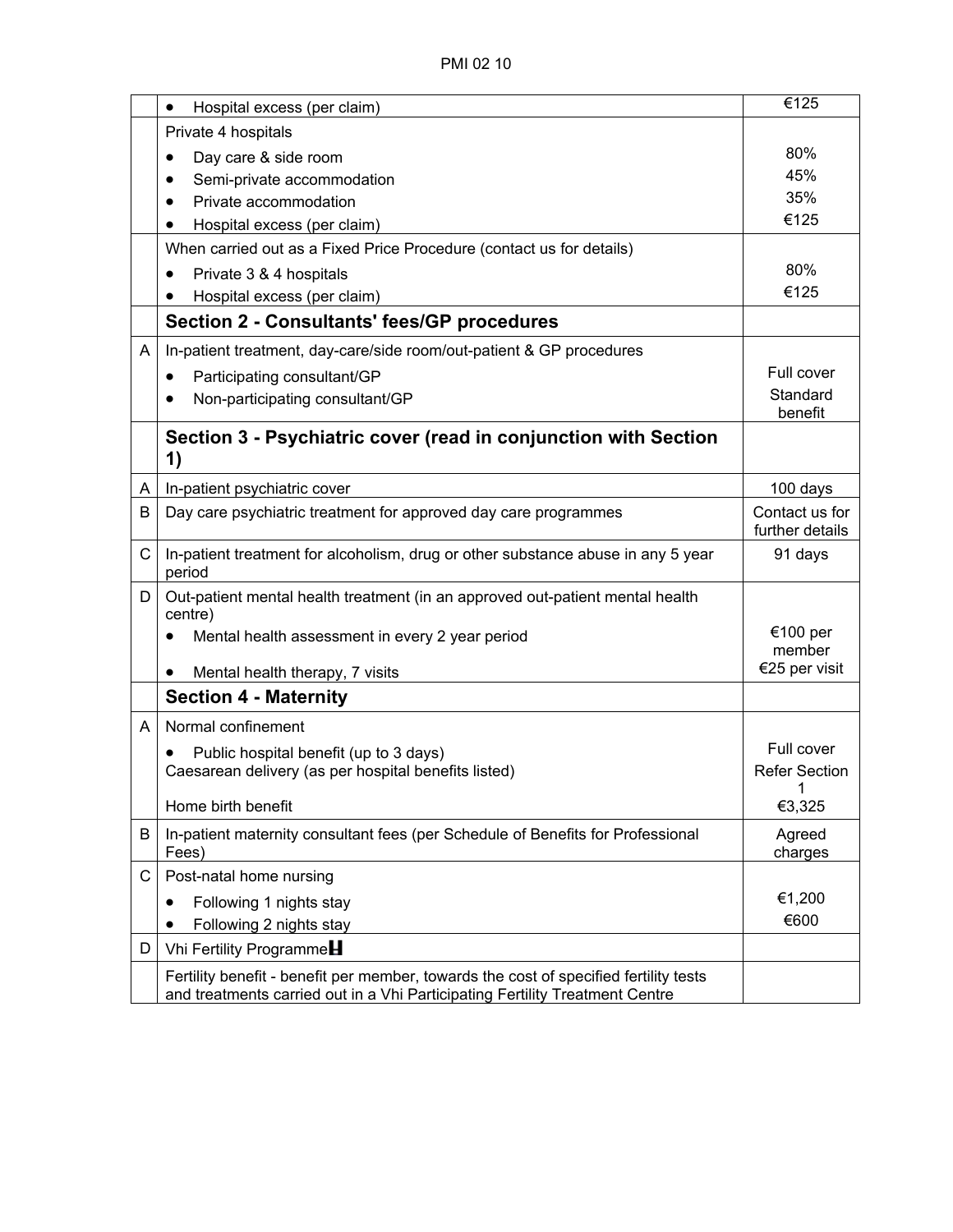PMI 02 10

|   |                                                                                                                                      | €100 discount             |
|---|--------------------------------------------------------------------------------------------------------------------------------------|---------------------------|
|   | Initial consultation                                                                                                                 | at point of               |
|   |                                                                                                                                      | sale                      |
|   | AMH & Semen Analysis tests                                                                                                           | €100 discount             |
|   |                                                                                                                                      | at point of               |
|   |                                                                                                                                      | sale                      |
|   | Egg freezing - once per lifetime<br>٠                                                                                                | €1,000                    |
|   | Sperm freezing - once per lifetime<br>$\bullet$                                                                                      | €125                      |
|   | IUI - up to 2 treatments per lifetime, female members only<br>$\bullet$                                                              | €450 per<br>treatment*    |
|   | IVF or ICSI - up to 2 treatments per lifetime, female members only<br>$\bullet$                                                      | €1,000 per<br>treatment*  |
|   | Fertility counselling - 4 sessions per treatment carried out in a Vhi Participating<br><b>Fertility Treatment Centre</b>             | €40 per<br>session        |
|   | Fertility support services - Acupuncturists & Dieticians visits<br>$\bullet$                                                         | <b>Refer Section</b><br>9 |
|   | * These benefits are co-funded by Vhi and the Vhi Participating Fertility Treatment<br>Centre                                        |                           |
|   | Section 5 - Cancer care and other benefits                                                                                           |                           |
| A | Mammograms in an approved mammogram centre in each 24 month period,<br>covered in accordance with our rules (contact us for details) | Full cover                |
| B | Cancer care support - one night's accommodation for each treatment                                                                   | €100 per night            |
| C | Manual lymph drainage following cancer treatment - 10 visits                                                                         | €50 per visit             |
| D | Clinical psychology counselling for oncology treatment (psycho oncology<br>counselling) - 10 visits                                  | <b>Refer Section</b><br>9 |
| E | Additional cancer support benefits                                                                                                   |                           |
|   |                                                                                                                                      | Full cover                |
|   | Wig/ hairpiece, post-mastectomy bra, swimsuit, surgical prosthesis following<br>$\bullet$<br>cancer treatment                        |                           |
|   | No excess applies, but subject to the benefit maximum for medical and surgical<br>appliances set out below                           |                           |
| F | Other benefits in Section 5                                                                                                          |                           |
|   | Vhi Healthcare approved medical and surgical appliances - subject to an excess of                                                    |                           |
|   | €300 per member per year (contact us for details of eligible appliances)                                                             | €4,200 per<br>member year |
|   | Convalescent care - first 14 nights                                                                                                  | €60 per night             |
|   |                                                                                                                                      |                           |
|   | Vhi Hospital@Home                                                                                                                    | Full cover                |
|   | Child home nursing - 28 days per calendar year                                                                                       | €100 per day              |
|   | Parent accompanying child - 14 days per calendar year, following a stay in excess<br>of 3 days in hospital                           | €100 per day              |
|   | Return home benefit                                                                                                                  | €100 per<br>claim         |
|   | <b>Vhi VisionCare</b>                                                                                                                |                           |
|   | Vhi VisionCare E-Screen (available through Vhi.ie/myvhi)                                                                             | Full cover                |
|   | Comprehensive eye exam carried out by a VSP eye-care professional in each                                                            | Full cover                |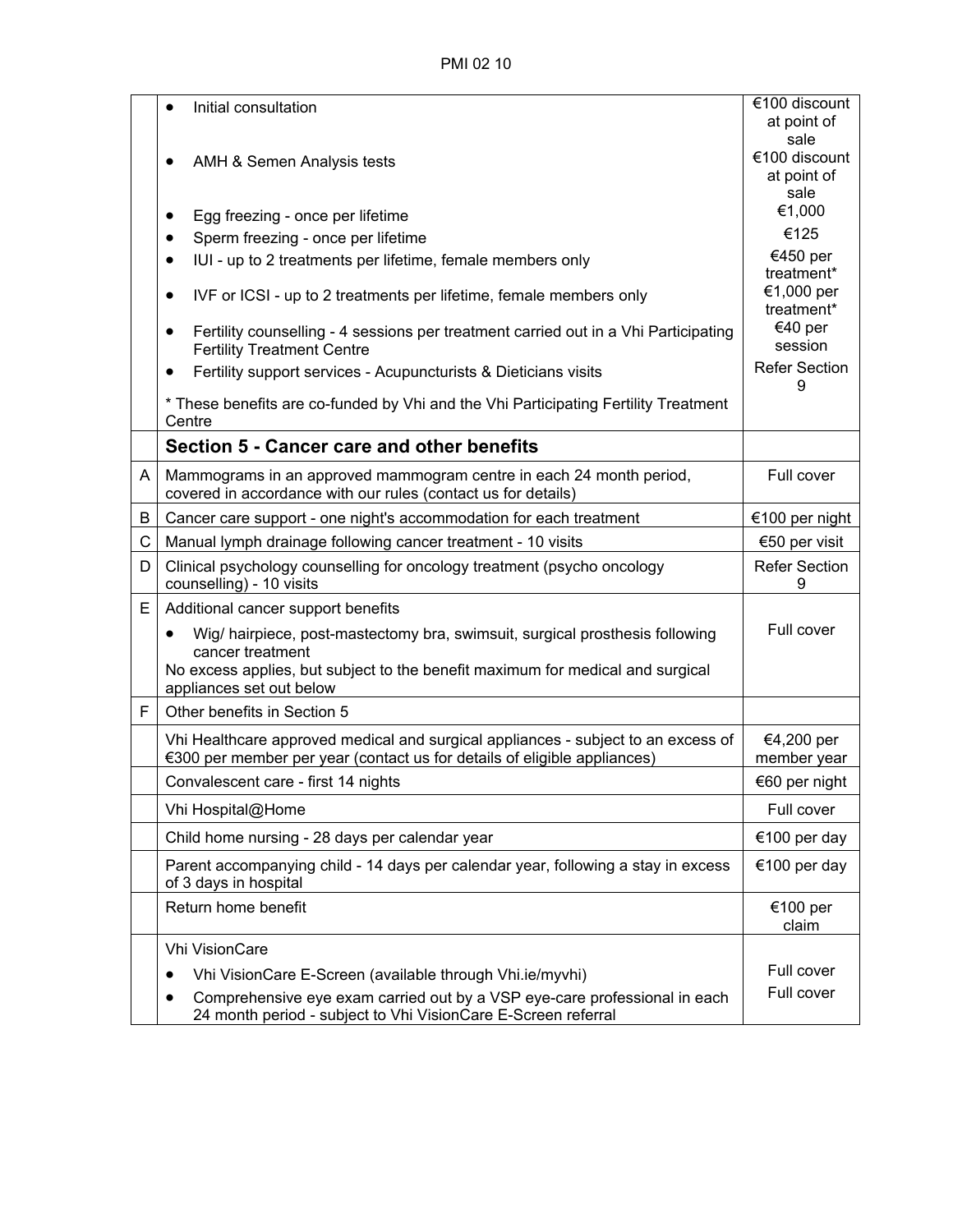|                | <b>Section 6 - Transport costs</b>                                                                                                                                                                                                                     |                              |
|----------------|--------------------------------------------------------------------------------------------------------------------------------------------------------------------------------------------------------------------------------------------------------|------------------------------|
| A              | Transport costs (covered in accordance with our rules)                                                                                                                                                                                                 | Agreed<br>charges            |
|                | Section 7 - Cover outside Ireland                                                                                                                                                                                                                      |                              |
| A              | Emergency treatment abroad                                                                                                                                                                                                                             | €100,000                     |
| B              | Elective treatment abroad (subject to prior approval)                                                                                                                                                                                                  |                              |
|                | Surgical procedures available in Ireland (as per level of cover in Ireland)                                                                                                                                                                            | €100,000                     |
|                | Treatment not available in Ireland                                                                                                                                                                                                                     | €100,000                     |
|                | <b>Section 8</b>                                                                                                                                                                                                                                       |                              |
| A              | In-patient MRI scans (covered in accordance with Section 1)                                                                                                                                                                                            | Agreed<br>charges            |
| B              | Out-patient MRI scans                                                                                                                                                                                                                                  |                              |
|                | Category 1 - approved MRI centres<br>$\bullet$                                                                                                                                                                                                         | Full cover                   |
|                | Category 2 - approved MRI centres, agreed MRI charges & consultant<br>Radiologists fees (subject to an excess of €125 per scan)                                                                                                                        | Full cover                   |
| С              | PET-CT scans (covered in accordance with our rules)                                                                                                                                                                                                    | Agreed<br>charges            |
| D              | CT Scans (covered in accordance with our rules) $\blacksquare$                                                                                                                                                                                         | Full cover                   |
|                | Section 9 – Day-to-day medical expenses (benefits are per visit,<br>per member, unless otherwise indicated)                                                                                                                                            |                              |
| A              | General practitioner - unlimited visits                                                                                                                                                                                                                | 75%                          |
| B              | Consultant consultation - unlimited visits                                                                                                                                                                                                             | 50%                          |
| С              | Pathology - consultants' fees                                                                                                                                                                                                                          | 50%                          |
| D              | Radiology - consultants' fees for professional services                                                                                                                                                                                                | 50%                          |
| E              | Pathology/Radiology or other diagnostic tests (refer to Section 8 for out-patient<br>MRI benefits) - 50% of agreed charges in an approved out-patient centre. Contact<br>us for details of eligible diagnostic tests and reimbursements                | €500 per year                |
| F              | Pre- and post-natal care (combined visits)                                                                                                                                                                                                             | €350                         |
| G              | Dental practitioner - 7 visits                                                                                                                                                                                                                         | €30                          |
| H              | Emergency dental treatment                                                                                                                                                                                                                             | Up to $€500$<br>per accident |
| I              | Physiotherapist - 25 visits                                                                                                                                                                                                                            | €30                          |
| J              | Clinical Psychologist - 7 visits                                                                                                                                                                                                                       | €25                          |
| K <sub>1</sub> | Acupuncturists, Chiropractors, Osteopaths, Physical therapists, Reflexologists - 7<br>combined visits                                                                                                                                                  | 50%                          |
| L              | Chiropodists/Podiatrists, Dieticians, Occupational therapists, Speech therapists,<br>Orthoptists* - 7 combined visits                                                                                                                                  | 50%                          |
| M              | Optical – eye tests and glasses/contact lenses – 75% of charges in each 24 month<br>period (^Payment will be made directly to the provider if attending a VSP network<br>provider, and will not be subject to the annual excess or the annual maximum) | €110^                        |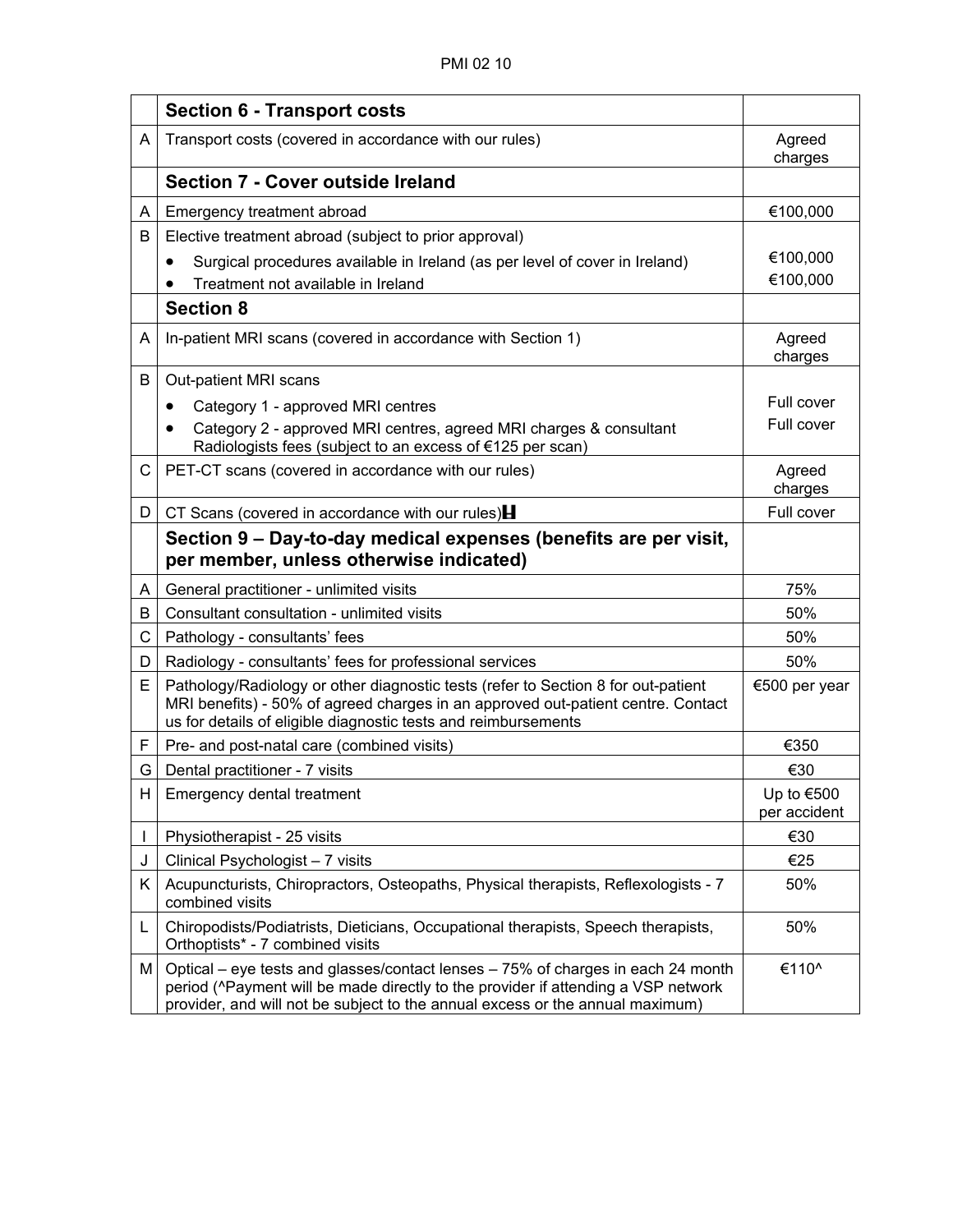| N  | Hearing test in each 2 year period                                                                                                                               | €20                   |
|----|------------------------------------------------------------------------------------------------------------------------------------------------------------------|-----------------------|
| O  | Health screening - in each 24 month period, covered in accordance with our rules<br>(contact us for details) *                                                   |                       |
|    | Lifestage screening programme in a Vhi Medical Centre                                                                                                            | €150 per<br>screen    |
|    | Dexa scans in an approved dexa scan centre<br>$\bullet$                                                                                                          | Full cover            |
| Ρ  | Accident & emergency cover - 2 visits                                                                                                                            | €75                   |
| Q  | Child counselling - 7 visits                                                                                                                                     | €25                   |
| R  | Baby massage classes, in the year of the birth                                                                                                                   | €100 per child        |
| S  | Foetal screening, in the year of the birth                                                                                                                       | €100 per<br>pregnancy |
| Τ  | Antenatal course, in the year of the birth                                                                                                                       | €75                   |
| U  | Breastfeeding consultations, 2 visits in the year of the birth                                                                                                   | €30                   |
| V  | <b>Travel vaccinations</b>                                                                                                                                       | €60 per year          |
| W  | Clinical psychology counselling for oncology treatment (psycho oncology<br>counselling)* - 10 visits                                                             | €50 per visit         |
| X. | Vhi SwiftCare exclusive benefit to Vhi customers*                                                                                                                |                       |
|    | Initial consultation (charge is $€125 -$ you pay $€50)$<br>$\bullet$                                                                                             | €75                   |
|    | Follow-up treatment package after this consultation for x-rays, tests & medical<br>$\bullet$<br>aids (maximum you will pay is €100 for this follow-up treatment) | 50% of total<br>costs |
|    | Vhi SwiftCare appointment services*H                                                                                                                             |                       |
|    | Consultant consultation (orthopaedic, oral maxillofacial & sports medicine)<br>$\bullet$                                                                         | 50%                   |
|    | Dental practitioner - 7 visits                                                                                                                                   | €30                   |
|    | Physiotherapist - 25 visits<br>$\bullet$                                                                                                                         | €30                   |
| Y  | Vhi paediatric clinic*                                                                                                                                           |                       |
|    | Initial Consultant consultation<br>$\bullet$                                                                                                                     | 50%                   |
|    | Follow up paediatric treatment and services after this consultation including<br>lactation consultant, dietician, ultrasound, blood tests and x-ray              | 50% of total<br>costs |
| Ζ  | Paediatrician benefit in addition to the Vhi paediatric clinic benefit listed above - 1<br>visit in the year of the birth                                        | €60                   |
|    | Annual excess - per member, per year                                                                                                                             | €1                    |
|    | Annual maximum - per member, per year                                                                                                                            | €3,200                |
|    | * These benefits are not subject to the annual excess or annual maximum                                                                                          |                       |
|    | <b>Section 10 - Workplace benefits</b>                                                                                                                           |                       |
| A  | Employee Assistance Programme                                                                                                                                    |                       |
|    | Telephone counselling, 6 sessions per issue                                                                                                                      | Full cover            |
|    | Face-to-face counselling, 6 visits per issue                                                                                                                     | Full cover            |